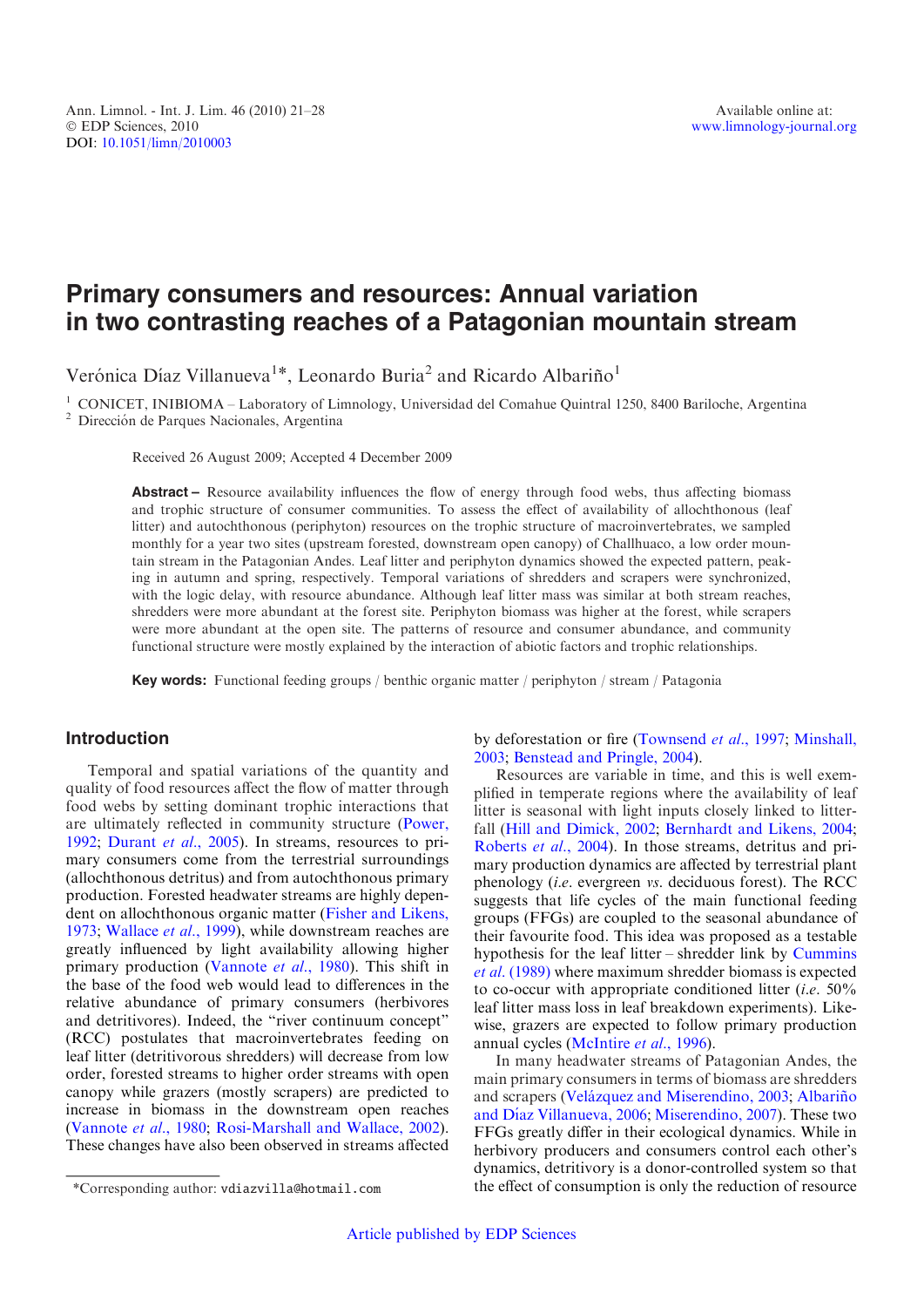(Begon et al.[, 1996;](#page-6-0) [Rosemond](#page-7-0) et al., 2001). Thus, we would expect that shredders and scrapers respond differently to annual fluctuations of their resources, being shredder annual cycles linked to the highly seasonal input of allochthonous organic matter ([Merritt and Cummins,](#page-7-0) [1996](#page-7-0)). On the contrary, scrapers would not only depend on periphytic dynamic, but also affect it, directly and indirectly [\(McIntire](#page-7-0) et al., 1996).

Our aim was to determine if the composition of invertebrate community, in particular the relative abundance of the main primary consumers in terms of biomass (i.e., shredders and scrapers), respond to annual variations in resources availability (leaf litter and periphyton), in two contrasting reaches of a mountain stream; the upstream reach runs through a deciduous forest whereas the downstream reach runs through a shrub-dominated area. Our predictions are that consumer's abundance will follow resource abundance, being shredders dominant in winter and scrapers in spring-summer. We aimed to test if differences in resource abundance (periphyton and leaf litter) due to differences in riparian cover may lead to differences in consumer community in two longitudinally connected sites.

## Methods

# Study area

Most headwaters in Patagonia are located in the Andes between 1000 and 1500 m a.s.l. where streams are canopied by deciduous endemic beeches of the genus Nothofagus [\(Modenutti](#page-7-0) et al., 1998; Albariño and [Balseiro, 2002\)](#page-6-0). The study was carried out in a low order stream of the Challhuaco catchment (41 $\degree$  13' S; 71 $\degree$  20' W), at 1100–1200 m a.s.l. where it drains an old growth Nothofagus pumilio (Poep. and Endl.) Krasser forest. In Patagonian Andes, this deciduous beech constitutes the highest mountain belt of the temperate forest, up to the timberline [\(Hildebrand-Vogel](#page-7-0) et al., 1990). The downstream reach vegetation is mostly dominated by Nothofagus antarctica (Forest.) Oerst., Schinus patagonica (Phil.) I.M. Johnst. and Diostea juncea (Gillies and Hook.) Miers. The hydrological regime presents peak discharges in autumn (rain) and spring (snowmelt) and the lowest values late in summer. Catchment parental material is composed of volcanic granite rocks and has fluvial origin. Stream morphology is variable alternating interspersed smooth step-pool habitats with a pool-riffle structure. Streambed roughness is determined by a dominance of cobbleboulder substrates but is additionally characterized at the forest extension by the presence of frequent wood logs.

#### Samples collection

Samples of macroinvertebrates, coarse particulate organic matter (CPOM) and periphyton were taken monthly from May 25th 2003 to April 25th 2004 in two reaches. The upstream site was located in the forest, corresponding to a second order stream. The open site (third order stream) was located 3.13 km downstream the forest site and 2.27 km far from the forest edge. At each sampling date and site, temperature, oxygen concentration and conductivity were measured with a multiprobe (YSI 85, Yellow Spring, Ohio). Water velocity was measured with a mechanical flowmeter (Hydro-Bios 438 110, Kiel-Holtenau, Germany) along a stream transversal transect (three measures each transect where one record integrated 30 s of propeller exposure). Wet width was measured at three transects separated every 5 m and channel depth was registered every 20 cm along the same transect with tape and graduate pole. Light intensity was recorded once in December and once in June, at midday, at each sampling site to compare the order of magnitude in difference between both sites. PAR incidence was averaged from the instantaneous measures collected with a QSL-2100 Irradiance Sensor (Biospherical Instruments, Inc., San Diego, California) along a longitudinal 30 m transect by wading the stream channel.

The exotic rainbow trout (Oncorhynchus mykiss Walbaum) is the only fish species found in the upper catchment with a stable population present at both sampling sites with similar densities (approx.  $0.5$  ind.m<sup>-2</sup>) and sizes (mean body length  $\sim$  10 cm) (Buria *et al.*[, 2007\)](#page-6-0).

## **Resources**

Coarse particulate organic matter (CPOM) was collected together with the invertebrates by Surber sampling (described below). In the laboratory, it was fractionated by wet sieving (sieve 1 mm mesh size) and woody fragments, fruits and flowers were removed from the tray. Although these items may be important energy sources at certain periods ([Collier and Halliday, 2000\)](#page-6-0), we concentrated our effort on the leafy material as it represents the bulk of CPOM. Leaf litter was placed in containers, dried at  $80^{\circ}$ C for 48 h and weighed to the nearest 0.01 g.

Algal biomass was estimated as chlorophyll a concentration (Chl a) and periphyton organic matter as ash free dry mass (AFDM). Nine cobble-pebbles were randomly taken at each sampling reach and carried to the laboratory in individual containers, in dark and thermally isolated. Periphyton was scraped from the substrate with a nylon brush and washed with distilled water. The sample was then homogenised and an aliquot of 1 mL was used for Chl a estimation. Extraction was done with hot 90% ethanol and freezing for 24 h, following [Nusch \(1980\).](#page-7-0) Measurements were carried out in a fluorometer (Turner designs 10-AU, Sunnyvale, USA). Periphyton AFDM was determined by filtering an aliquot of 5 mL onto preweighed and pre-combusted Whatman GF/C filters and dried at  $80^{\circ}$ C for 48 h. The filters were weighed, combusted at  $550^{\circ}$ C for 1 h and re-weighed, considering that AFDM was the difference in mass before and after incineration ([APHA, 1989](#page-6-0)). The rest of the sample was preserved in 4% formalin for the analysis of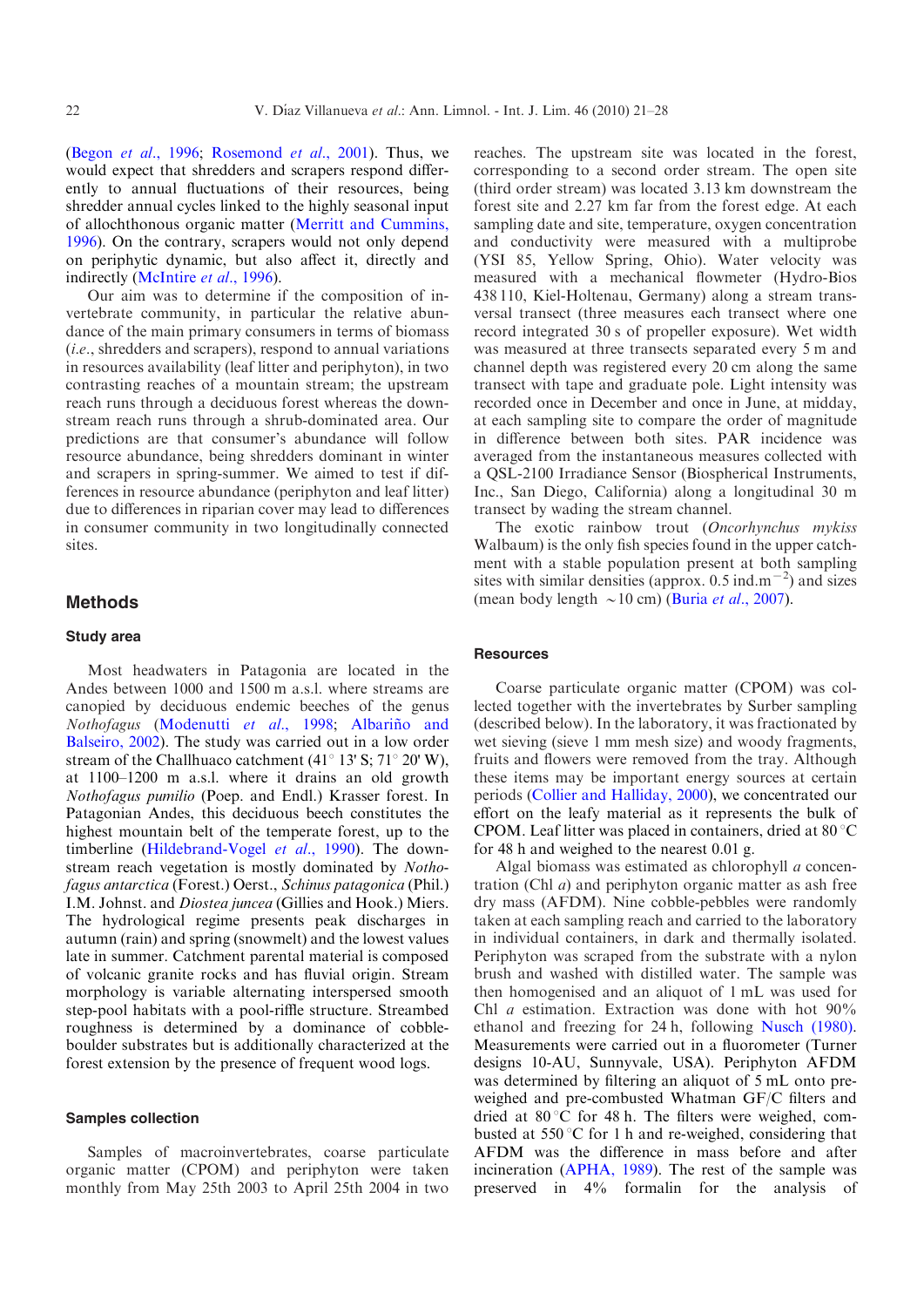Table 1. Annual physical variables (maximum, minimum and mean) in the Forest and Open reaches of the Challhuaco tributary stream. PAR: photosynthetic active radiation.

|                                                |             | Forest | Open |
|------------------------------------------------|-------------|--------|------|
| Light intensity                                | Summer      | 214    | 2000 |
| $\mu$ E.m <sup>-2</sup> .s <sup>-1</sup> (PAR) | Late autumn | 319    | 619  |
|                                                | Maximum     | 10     | 13   |
| Temperature $(^{\circ}C)$                      | Minimum     | 4      | 5    |
|                                                | Average     | 7      | 7    |
|                                                | Maximum     | 65     | 50   |
| Conductivity ( $\mu$ S.cm <sup>-1</sup> )      | Minimum     | 45     | 45   |
|                                                | Average     | 58     | 48   |
| Oxygen $(mg.L^{-1})$                           |             | 10.5   | 10.5 |
|                                                | Maximum     | 84     | 99   |
| Current velocity (cm.s <sup>-1</sup> )         | Minimum     | 35     | 44   |
|                                                | Average     | 53     | 68   |
|                                                | Maximum     | 4.7    | 9.7  |
| Mean width (m)                                 | Minimum     | 1.8    | 5.1  |
|                                                | Average     | 3.1    | 7.4  |
|                                                | Maximum     | 29     | 64   |
| Mean depth (cm)                                | Minimum     | 9      | 21   |
|                                                | Average     | 17     | 39   |

algal assemblage. Cell counting was performed under a direct microscope at  $400 \times$  of magnification. More than 1000 algal cells were counted to estimate the relative abundance of the different taxa. The total surface of cobbles was estimated from the three main orthogonal axes ([Graham](#page-7-0) et al., 1988). To estimate the colonized surface, we considered that only 2/3 of the surface was available for algal growth ([Biggs and Close, 1989\)](#page-6-0).

#### Invertebrate consumers

Benthic aquatic invertebrates were collected with a Surber sampler  $(0.09 \text{ m}^2, 200 \text{ µm} \text{ mesh size})$ . Five replicates were taken at each site at erosional habitats: runs and riffles. Samples were preserved in 5% formalin until processing. In the laboratory, all invertebrates were sorted, identified to the lowest possible taxonomic level, and counted. Individuals of each taxa were dried at  $80^{\circ}$ C for 24 h and weighed to the nearest 0.01 mg to estimate invertebrate biomass.

Additionally, invertebrates were assigned to functional feeding groups (FFGs). For this purpose, we used local bibliography when available (Díaz Villanueva and Albariño, 1999; Albariño, 2001; Velázquez and [Miserendino, 2003;](#page-7-0) Díaz Villanueva et al., 2004) or gut content analyses and mouthparts morphology observations complemented with bibliography from the Southern Hemisphere [\(Thompson and Townsend, 1999](#page-7-0)).

# Statistical analysis

Differences in biofilm Chl a concentration and AFDM, leaf litter mass and FFGs biomass among months were analysed by RM-ANOVAs. Data were log-transformed to obtain normality. Significant differences were considered when  $P < 0.05$ .

Communities from both sites were compared calculating the difference between the average of all dissimilarities between samples among groups and the average of all dissimilarities between samples within groups (Quinn and Keough, 2002) using a two-way crossed ANOSIM, where factors were sampling sites and months (Primer 5 package, Plymouth Marine laboratory, Plymouth, UK).

## **Results**

Light intensity (PAR) varied more in the open site than in the forest. In the open site it was  $2000 \mu \mathrm{E.m^{-2}.s^{-1}}$  in December (summer) and  $612 \mu E.m^{-2}.s^{-1}$  in June (late autumn) while in the forest, it was similar in both seasons (Table 1). Water temperature varied according to the season; the lowest values were found in winter in the forest  $(4^{\circ}C)$  and the highest in February (late summer) in the open (13 $^{\circ}$ C), when the difference between sampling sites were the highest  $(\Delta T = 3 \degree C)$  (Table 1). Water velocity, width and depth of the channel also varied according to the hydrological regime; the highest values were registered in October and November (snowmelt) and the lowest from January to March (Table 1). Conductivity was low (Table 1), and it was lower at the downstream site because of the more diluted condition of waters from a tributary stream between both sites. Dissolved oxygen was always at saturation level (Table 1).

The annual pattern of CPOM showed an expected peak in May following leaf fall in the forest, and it was similar in the open reach (RM-ANOVA,  $P = 0.700$ , [Fig. 1](#page-3-0)). We also found a similar leaf litter composition, dominated by N. pumilio leaves, which indicates homogeneous detritus quality in both reaches in terms of leaf species identity. However, maximum CPOM mass decreased from 34.10 g.m<sup> $-2$ </sup> at the forest to 23.33 g.m<sup> $-2$ </sup> at the open site, representing a 30% of loss in 3 km downstream. In the summer months (December to February), on the contrary, CPOM was lower at the forest than at the open.

Periphyton peaked in September, just before the leafout, at the same time at both sites. Both Chl a concentration and AFDM were much higher at the forest (RM-ANOVA,  $P < 0.001$  and  $P = 0.037$  respectively, [Fig. 2\)](#page-3-0). The abrupt decline of periphytic biomass at both sites in October might be caused by the increase in water discharge due to snowmelt. From April to August periphytic biomass was similar at both sites, which coincided with the absence of leaves in the trees and less differences in light intensity (Table 1). The proportion of Chl  $a$  in the periphyton matrix was similar at both sites (RM-ANOVA,  $P=0.067$ , [Fig. 2c](#page-3-0)).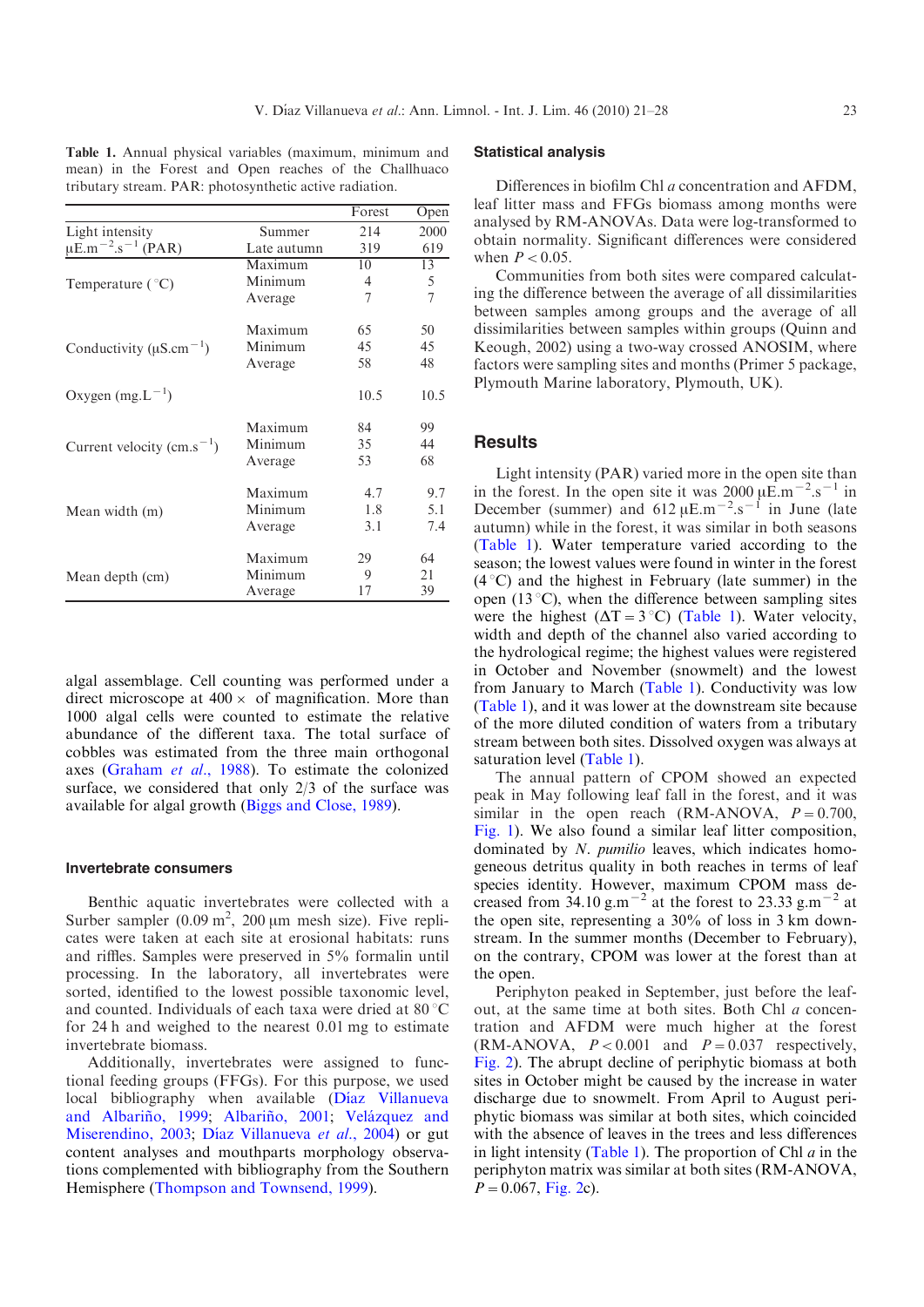<span id="page-3-0"></span>

Fig. 1. Monthly standing stock of coarse benthic organic matter (CPOM) at two sites differing in forest cover. Error bars =  $1$ standard error.

Periphyton species composition presented a relatively similar pattern at both sites. However, algal communities differed in the relative abundance of the most representative taxa throughout the year ([Table 2](#page-4-0)). In the forest, diatoms were the dominant group all year long except from August to October when the filamentous algae Hydrurus foetidus (Vill.) Trev. (Chrysophyta) and Ulotrix sp. (Chlorophyta) co-dominated. Filamentous cyanophytes were scarce during the year but during June–July they reached 20%. In the open, diatoms dominated in summer (100%) but from June to September they were surpassed by  $H.$  foetidus, which peaked in August (85%), compared to the forested site where they peaked in October (78%). Filamentous chlorophytes and cyanophytes were proportionally less important than in the forested site [\(Table 2](#page-4-0)).

Invertebrate density was highest at the forest site (RM-ANOVA,  $P = 0.002$ ) where it reached 8450 ind.m<sup>-2</sup> in summer, while in winter it fell below  $1500 \text{ ind.m}^{-2}$ ([Fig. 3a](#page-4-0)). Total biomass was similar at both sites (RM-ANOVA,  $P = 0.298$ ; however, there was a peak at the open site in November ([Fig. 3b](#page-4-0)) caused by a high individual biomass ([Fig. 3](#page-4-0)c).

The community structure differed among months (twoway crossed ANOSIM, global rho=0.756,  $P = 0.001$ ); however, invertebrate species composition [\(Table 3](#page-5-0)) was almost similar at both stream reaches. Differences in structure were reflected in differences in the FFGs. In the forest, there was not a consistent dominance of any FFG, but the shredders were the most abundant during autumnwinter and collector-gatherers during spring-summer ([Fig. 4](#page-5-0)). Shredders total biomass was significantly higher at the forest (RM-ANOVA,  $P = 0.035$ , [Fig. 5](#page-5-0)a). In particular, the shredder Klapopteryx kuscheli (Illies 1960) (Plecoptera) was abundant year round in the forest (up to



Fig. 2. Monthly abundance in Chlorophyll a and AFDM of periphyton at two sites differing in forest cover. Error bars  $=1$ standard error.

47% in May), and in terms of density, two chironomid morpho-species (collector-gatherers) dominated (chironomids reached 80% of total individuals in December). On the contrary, the open reach was dominated by scrapers during the whole year  $(Fig. 4)$  $(Fig. 4)$  $(Fig. 4)$  and their biomass was higher at this site (RM-ANOVA,  $P = 0.016$ , [Fig. 5b](#page-5-0)). In terms of density, the most abundant taxa were plecopterans, chironomids and oligochaetes. In particular, the scraper Notoperla archiplatae (Illies 1958) (Plecoptera) reached up to 96% in November.

The maximum annual biomass of shredders and grazers showed a delay relative to the peaks in ambient abundance of their main food resources. The highest shredder's biomass was achieved in July (open site) and in August (forest) ([Fig. 5](#page-5-0)a) while leaf litter had peaked in May (Fig. 1). Scraper's biomass was greatest in November (open site) and October (forest) [\(Fig. 5b](#page-5-0)) while periphyton had peaked in September (Fig. 2).

### **Discussion**

Benthic leaf litter annual dynamic was very predictable, showing a marked peak in May (leaf abscission time) and a progressive reduction until April next year. Particularly during summer, we found lower amounts of leaf litter in the forest. As detritivory represents a donorcontrolled system we expected that shredder annual cycles were linked to the highly seasonal input of allochthonous organic matter. In accordance to the model of leaf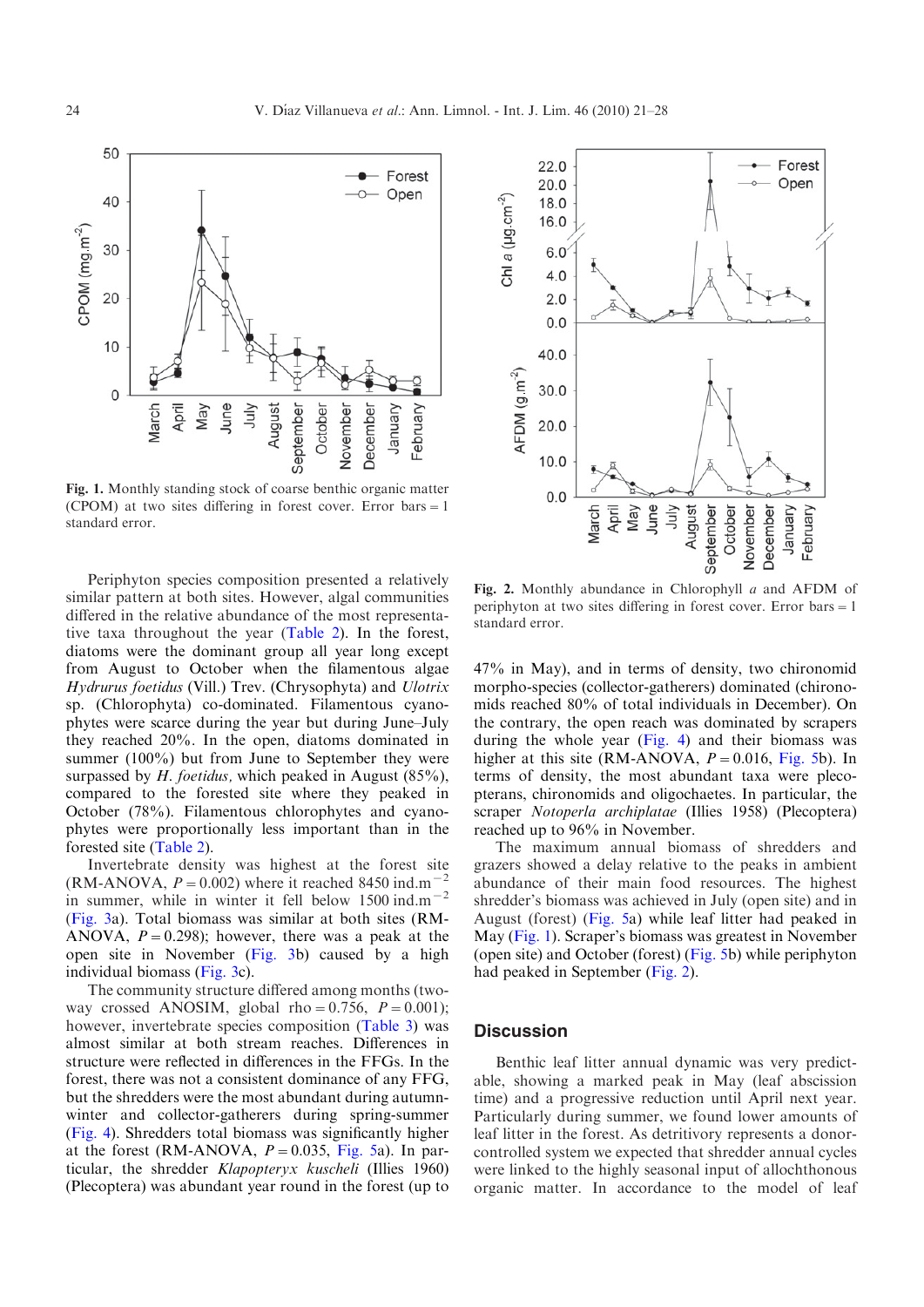| <b>Table 2.</b> Troundance (70) of the unferent argaing toups at both study sites along the year. |         |                 |             |            |         |                 |             |            |
|---------------------------------------------------------------------------------------------------|---------|-----------------|-------------|------------|---------|-----------------|-------------|------------|
|                                                                                                   | Forest  |                 |             | Open       |         |                 |             |            |
| $\frac{0}{0}$                                                                                     | Diatoms | <i>Hydrurus</i> | Chlorophyta | Cyanophyta | Diatoms | <i>Hydrurus</i> | Chlorophyta | Cyanophyta |
| March                                                                                             | 90      |                 |             |            | 100     |                 |             |            |
| April                                                                                             | 90      |                 |             |            | 60      | 40              |             |            |
| May                                                                                               | 95      |                 |             |            | 95      |                 |             |            |
| June                                                                                              |         |                 |             |            | 50      | 50              |             |            |
| July                                                                                              | 80      |                 |             | 20         | 40      | 60              |             |            |
| August                                                                                            | 50      | 50              |             |            |         |                 |             |            |
| September                                                                                         | 20      | 30              | 50          |            | 25      | 50              |             |            |
| October                                                                                           | 25      | 70              |             |            | 80      |                 | 10          |            |
| November                                                                                          | 80      | 15              |             |            | 60      | 30              | 10          |            |
| December                                                                                          | 55      | 40              |             |            | 60      | 40              |             |            |
| January                                                                                           | 90      |                 |             |            | 100     |                 |             |            |

February 93 0 0 7 100 0 0 0

<span id="page-4-0"></span>**Table 2.** Abundance  $\binom{0}{0}$  of the different algal groups at both study sites along the year.



Fig. 3. Monthly standing crop of benthic invertebrates: community density (a) and biomass (b), and average mass of individual invertebrates (c) at two sites differing in forest cover. Error bars  $=1$  standard error.

litter-detritivore dynamics in streams proposed by [Cummins](#page-6-0) et al. (1989), there was a peak of shredders biomass in August, three months after leaf litter input. This pattern was also found in a nearby stream, where the biomass of the shredder K. kuscheli peaked in winter (Albariño and Díaz Villanueva, 2006). The delay would reflect the timing of  $N$ . pumilio leaf litter conditioning, which has been estimated in two to three months (Albariño and Balseiro, 2002).

Amounts of CPOM in the open site were similar to those of the forest. We would expect significantly higher leaf detritus in forested than in open, downstream reaches (Stout et al.[, 1993](#page-7-0); [Townsend](#page-7-0) et al., 1997; [Benstead](#page-6-0) et al., [2003](#page-6-0)). However, downstream movement of detritus is a major phenomenon in lotic systems. Studies on leaf litter dynamics have shown that leaves may stay in a single spot until they breakdown or may be transported short or long distances ([Webster](#page-7-0) et al., 1999) in a downstream direction depending on stream retentiveness. The ability of a stream to store organic detritus results from characteristics of channel morphology and hydrological regime (Larrañaga *et al.*, 2003) and high discharges may remove and redistribute large amounts of leaf litter exporting significant quantities further downstream of the point of origin [\(Fischer and Likens, 1973;](#page-7-0) [Webster](#page-7-0) et al., 1997). This may be a common seasonal pattern in Andean Patagonian headwaters as the rainy period starts at the end of leaf shedding time and causes terrestrial litter to redistribute along the stream channel. In wet years, significant amounts of leaves originated in the mountain forest of Challhuaco-Ñireco valleys may be collected more than 15 km downstream from the lower forest limit (R. Albariño, unpublished). Such events explain our findings of almost as much CPOM in the open as in the wood, only 2 km downstream the limit of the forest.

However, the biomass of shredders was much lower at the open site, indicating that factors other than resources can determine the abundance of consumers. It is plausible that this pattern responds to behavioural traits such as selective oviposition by females in well-shaded reaches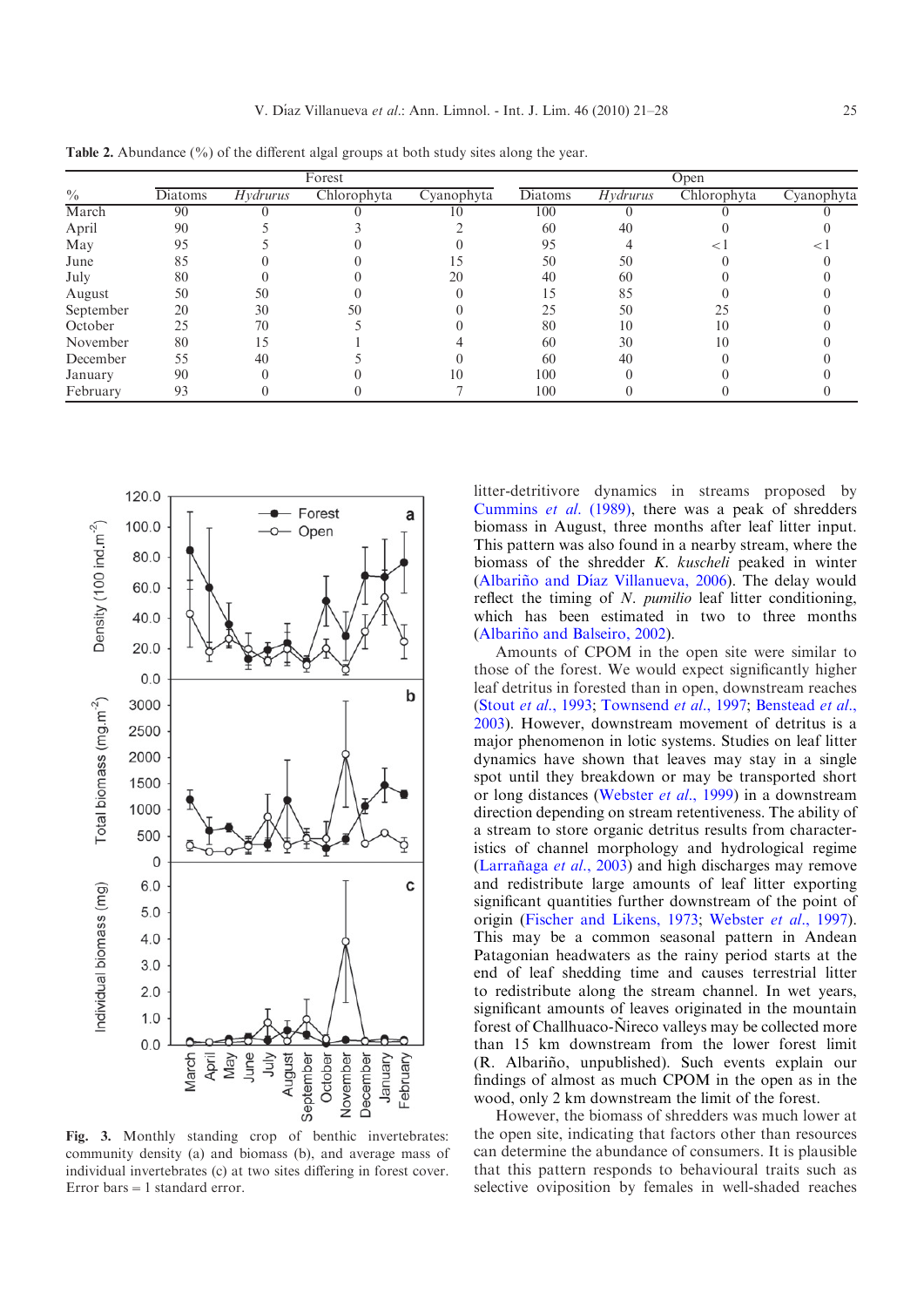|                           | $\overline{\text{FFG}}$ |                                 | $\overline{\text{FFG}}$ |
|---------------------------|-------------------------|---------------------------------|-------------------------|
| Ephemeroptera             |                         |                                 |                         |
| Baetidae                  |                         | Ceratopogonidae                 | Pr                      |
| Andesiops peruvianus      | Sc                      | Chironomidae sp. 1 to 5         | CG                      |
| Andesiops torrens         | Sc                      | Tanypodinae sp. 1               | Pr                      |
| Nesameletidae             |                         | Empididae sp. 1 and 2           | Pr                      |
| Metamonius anceps         | Sc                      | Simulidae spp.                  | CF                      |
| Leptophlebiidae           |                         | Coleoptera                      |                         |
| Meridialaris chiloeensis  | Sc                      | Elmidae sp. 1 and 2             | CG                      |
| Plecoptera                |                         | Scirtidae                       | CG                      |
| Notonemouridae            |                         | <b>Trichoptera</b>              |                         |
| Austronemoura sp.         | Sh                      | Hydrobiosidae                   |                         |
| Udamocercia sp.           | Sh                      | <i>Neoatopsyche</i> sp. 1 and 2 | Pr                      |
| Austroperlidae            |                         | Hydropsychidae                  |                         |
| Klapopteyx kuscheli       | Sh                      | Smicridea sp.                   | CF                      |
| Gripopterygidae           |                         | Leptoceridae                    |                         |
| Antarctoperla michaelseni | Sh                      | Brachysetodes major             | CG                      |
| Aubertoperla illiesi      | Sc                      | Limnephilidae                   |                         |
| Limnoperla jaffueli       | Sc                      | Monocosmoecus sp.               | Sh                      |
| Notoperla archiplatae     | Sc                      | Sericostomatidae                |                         |
| Pelurgoperla personata    | CG                      | Myotrichia murina               | Sh                      |
| <b>Diptera</b>            |                         | Parasericostoma cristatum       | Sh                      |
| Athericidae               |                         |                                 |                         |
| Dasyomma sp.              | Pr                      |                                 |                         |
| Tipulidae                 |                         | <b>Others</b>                   |                         |
| Molophylus sp.            | Sh                      | Oligochaeta                     | CG                      |
| Tipula sp.                | Sh                      | Turbellaria                     |                         |
| Limoniinae sp. 1 to 2     | Sh                      | Romankenkius sp.                | Pr                      |

<span id="page-5-0"></span>Table 3. Invertebrate taxa at both sampling sites along the year of study with the assigned functional feeding group (FFG); SC: scraper; Sh: shredder; CG: collector gatherer; CF: collector filterer; Pr: predator.





Fig. 4. Functional structure of the benthic community referred as percentage in biomass of the functional feeding groups through the year at two sites differing in forest cover.

Fig. 5. Total biomass of a) shredders and b) scrapers through the year at two sites differing in forest cover. Error bars=1 standard error.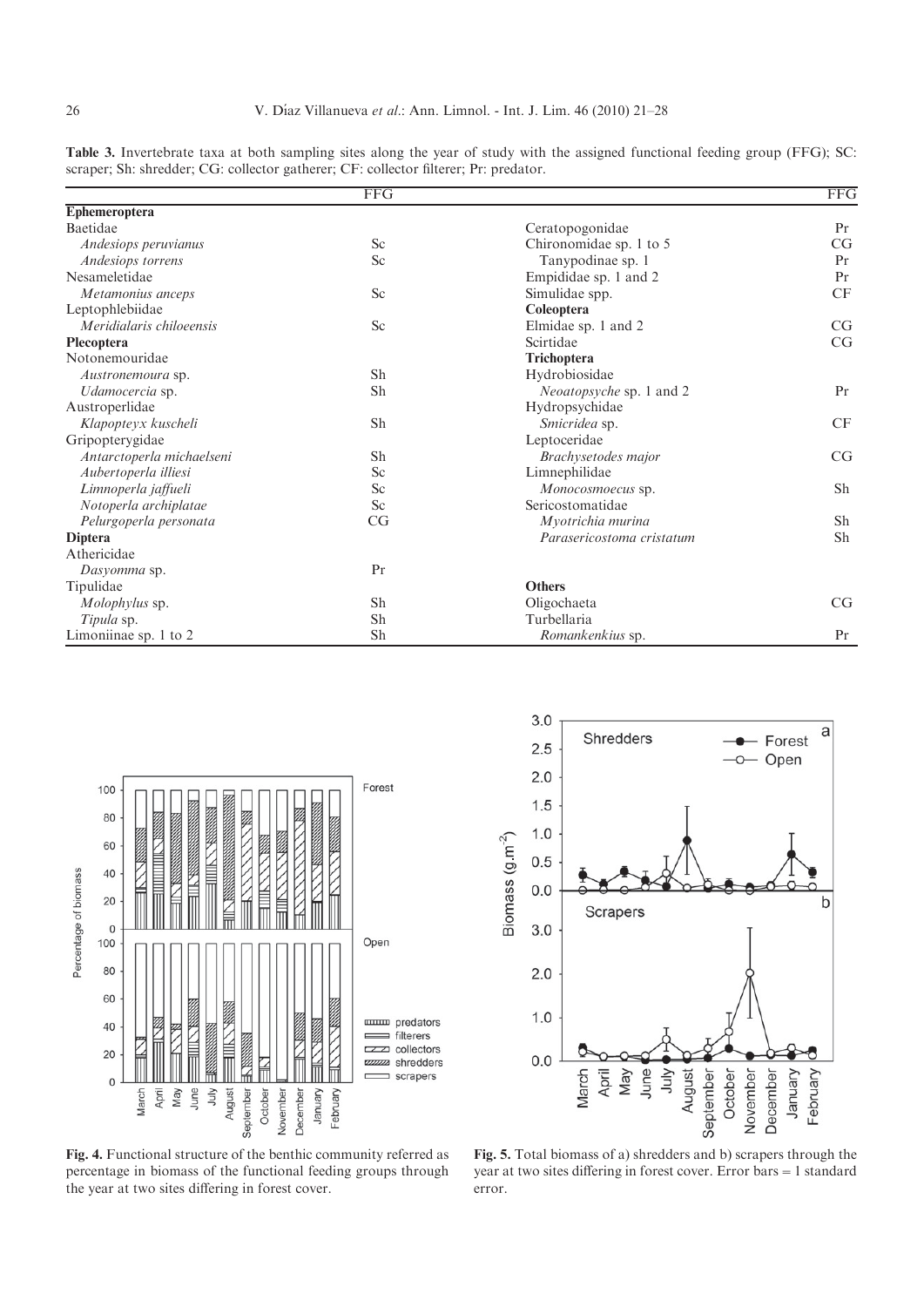<span id="page-6-0"></span>([Williams and Felmate, 1994\)](#page-7-0), or differences in water velocity preferences (Basaguren et al., 1996). Shredders may also find better quality food in the forest. Albariño et al. (2008) experimentally showed that larvae of K. kuscheli grew faster with a diet of leaves that had been conditioned under shade compared to those fed with leaves conditioned under sunlight.

In the open site, scrapers dominated throughout the year. Although periphytic biomass reached its maximum value in September, primary production was expected to occur all year long (with its seasonal variations), contrarily to allochthonous organic matter inputs and availability. However, a temporal response in scrapers biomass tracking higher periphytic abundance did happen. In particular, N. archiplatae reached its maximum individual (and total) biomass in November, two months after algae peaked. In a neighbour catchment, N. archiplatae also reached maximum biomass in spring (Albariño and Díaz Villanueva, 2006). Therefore, life cycle of N. archiplatae seems quite associated to periphyton dynamic of open reaches.

Several factors, including light, nutrient, water velocity and grazing activity ([Stevenson, 1996](#page-7-0)), may have contributed to the highest values found in the forested section compared to the open reach. High light intensity in the open might have caused photoinhibition; nutrients were not measured but a higher conductivity in the forest could be due to a higher nutrient concentration; higher water velocity at the open site could cause more frequent and severe sloughing events. Ultimately, the higher abundance of scrapers in the open should exert a more intense grazing pressure, diminishing algal biomass. Despite the highest algal biomass in the forest site, biomass of scrapers was higher in the open reach. As periphyton was dominated by diatoms and H. foetidus in both sites we cannot attribute this mismatch to differences in periphyton composition, which may lead to differences in biofilm palatability ([Steinman, 1996](#page-7-0)) and quality ([Lamberti, 1996](#page-7-0)). Light energy usually leads to higher grazer biomass instead of an increase in periphyton biomass, which can even decrease slightly ([McIntire](#page-7-0) et al., 1996; [Wellnitz](#page-7-0) et al., 1996; [Hillebrand, 2005](#page-7-0)). Thus, the higher biomass of scrapers in the open could indicate a higher primary production, which was allocated into consumer biomass.

The quantitative and qualitative importance of allochthonous and autochthonous energy sources changes seasonally and spatially ([Power, 1992\)](#page-7-0). This seasonality in resource availability was evident at both stream reaches and was reflected in the relative abundances of the different FFGs in the forest, where shredders dominated total community biomass in autumn-winter and collectorgatherers in spring-summer.

Trophic structure of invertebrates was the predicted by current models, being shredders more abundant in the forest and scrapers in the open reaches. The patterns between resource abundance and consumer abundance or community structure were mostly explained by dynamic trophic interactions. Our study showed that those interactions act across spatial and temporal axes within the fluvial system where primary consumer abundances reflected the spatial distribution of basal resources following a temporal delay.

Acknowledgements. This work was supported by Fondo para la Investigación Científica (FONCyT) PICT 2007-01747, and CONICET, PIP 112-200801-01702. V. Díaz Villanueva and R. Albariño are CONICET researchers.

# **References**

- Albariño R.J., 2001. Food habit and mouthpart morphology of a South Andes population of Klapopteryx kuscheli (Plecoptera: Austroperlidae). Aquat. Insects, 23, 171–181.
- Albariño R.J. and Balseiro E.G., 2002. Leaf litter breakdown in Patagonian streams: native versus exotic trees and the effect of invertebrate size. Aquat. Conserv., 12, 181–192.
- Albariño R.J. and Díaz Villanueva V., 2006. Feeding ecology of two plecopterans in low order Andean-Patagonian streams. Internat. Rev. Hydrobiol., 91, 122–135.
- Albariño R.J., Díaz Villanueva V. and Canhoto C., 2008. The effect of sunlight on leaf litter quality reduces growth of the shredder Klapopteryx kuscheli. Freshw. Biol., 53, 1881–1889.
- APHA (American Public Health Association), 1989. Standard methods for the examination of water, sewage, and wastewater, American Public Health Association, Washington D.C.
- Basaguren A., Elosegui A. and Pozo J., 1996. Changes in the trophic structure of benthic macroinvertebrate communities associated with food availability and stream flow variations. Int. Rev. Ges. Hydrobiol., 81, 1–12.
- Begon M., Harper J.L. and Townsend C.R., 1996. Ecology: Individuals, Populations and Communities, Blackwell Publishing, Inc., 1068 p.
- Benstead J.P. and Pringle C.M., 2004. Deforestation alters the resource base and biomass of endemic stream insects in eastern Madagascar. Freshw. Biol., 49, 490–501.
- Benstead J.P., Douglas M.M. and Pringle C.M., 2003. Relationship of stream invertebrate communities to deforestation in eastern Madagascar. Ecol. Appl., 13, 1473–1490.
- Bernhardt E.S. and Likens G.E., 2004. Controls on periphyton biomass in heterotrophic streams. Freshw. Biol., 49, 14–27.
- Biggs B.J. and Close M.E., 1989. Periphyton biomass dynamics in gravel bed rivers: the relative effects of flow and nutrients. Freshw. Biol., 22, 209–231.
- Buria L., Albariño J.R., Díaz Villanueva V., Modenutti B. and Balseiro E., 2007. Impact of exotic rainbow trout on the benthic macroinvertebrate community from Andean-Patagonian headwater streams. Arch. Hydrobiol., 168, 145– 154.
- Collier K.J. and Halliday J.N., 2000. Macroinvertebrate-wood associations during decay of plantation pine in New Zealand pumice-bed stream: stable habitat or trophic subsidy? J. N. Am. Benthol. Soc., 19, 94–111.
- Cummins K.W., Wilzbach M.A., Gates D.M., Perry J.B. and Taliaferro W.B., 1989. Shredders and riparian vegetation. BioScience, 39, 24–30.
- Díaz Villanueva V. and Albariño R.J., 1999. Feeding habit of Notoperla archiplatae (Plecoptera) larvae in a North Patagonia Andean stream, Argentina. Hydrobiologia, 412, 43–52.